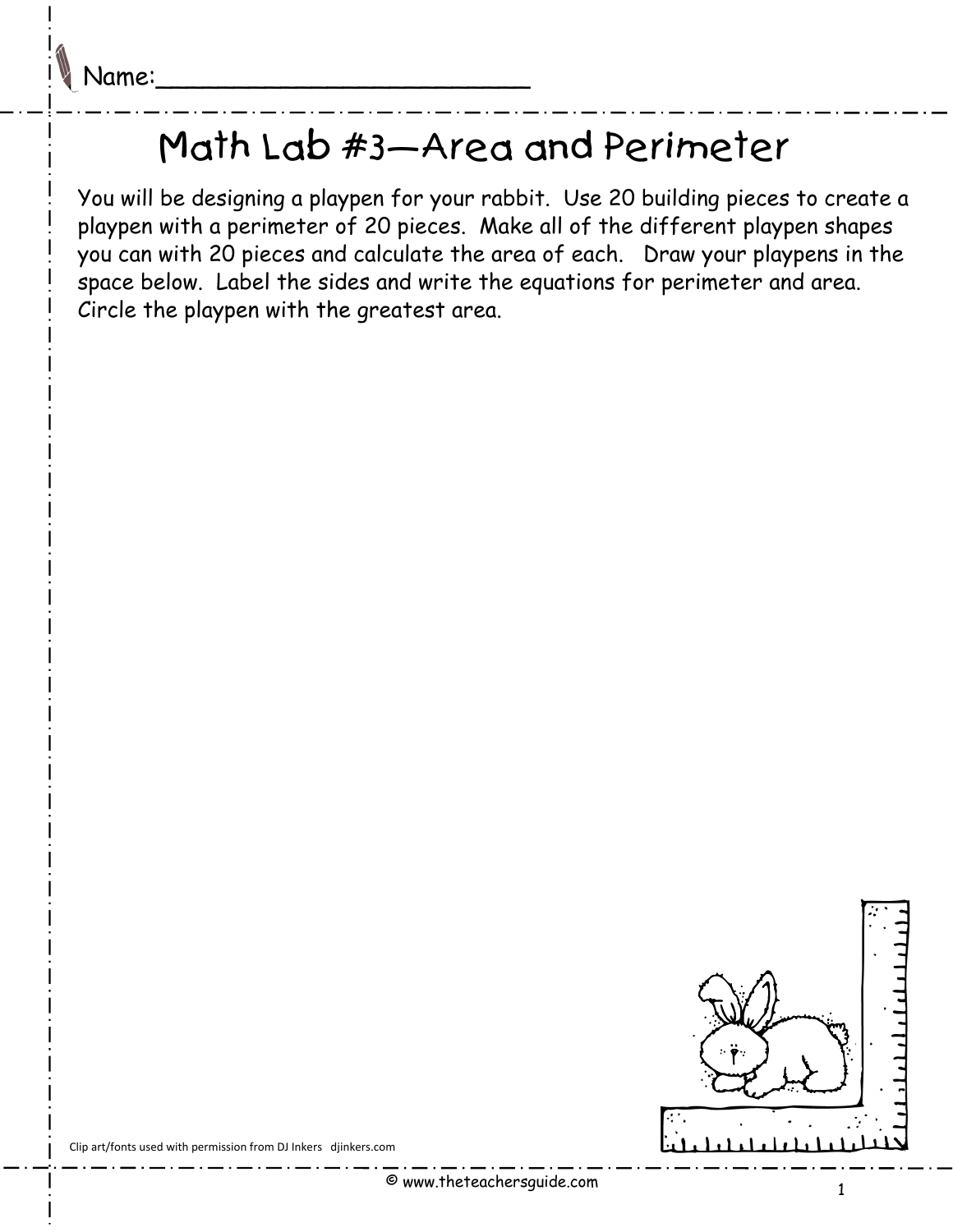## Math Lab #3—Area and Perimeter

You will be designing a playpen for your rabbit. Use 36 building pieces to create a playpen with a perimeter of 36 pieces. Make all of the different playpen shapes you can with 36 pieces and calculate the area of each. Draw your playpens in the space below. Label the sides and write the equations for perimeter and area. Circle the playpen with the greatest area.



Clip art/fonts used with permission from DJ Inkers djinkers.com